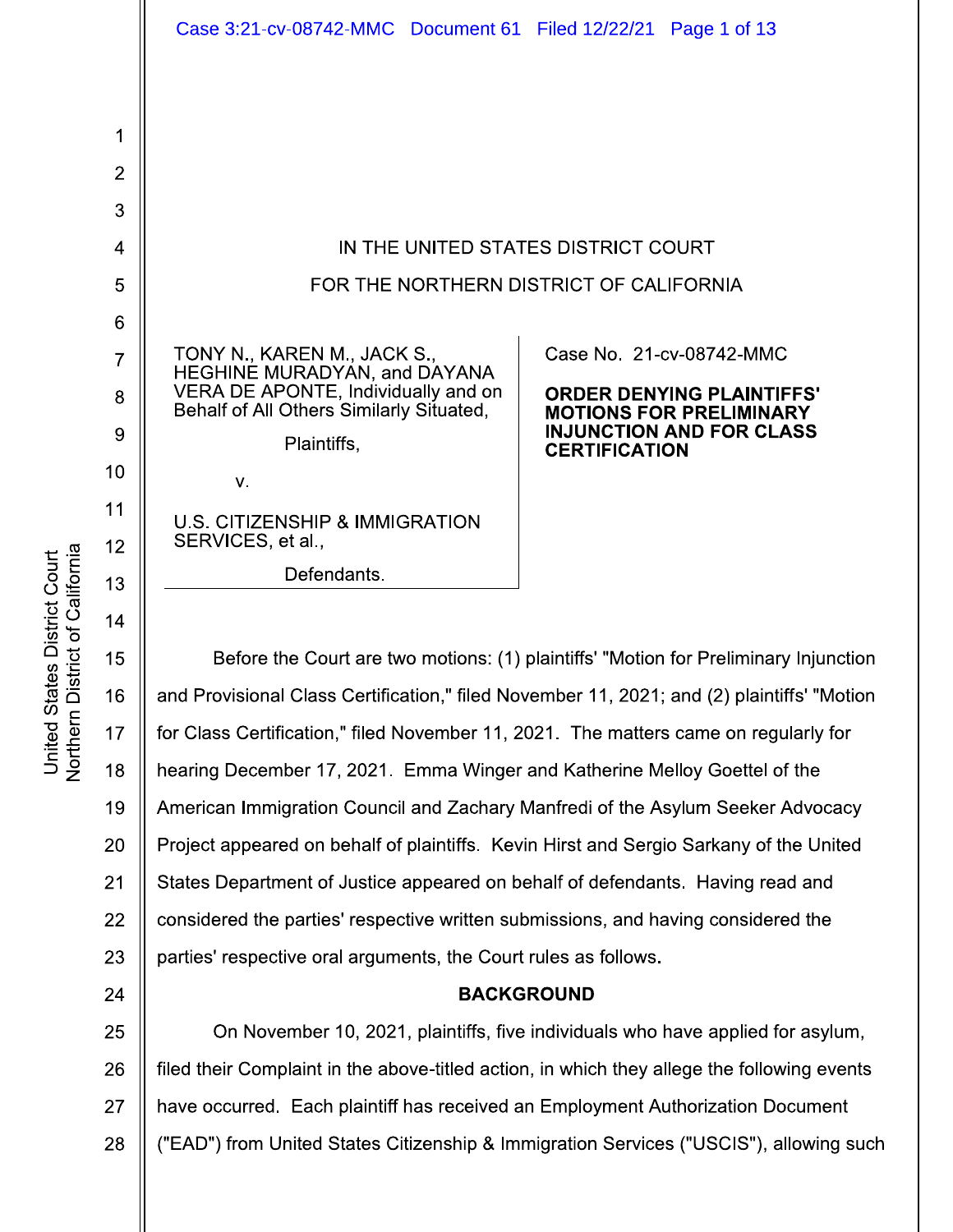1

plaintiff, during the pendency of his/her asylum application, to work for a period of two years, and has applied for renewal of his/her EAD before the expiration date. As discussed in greater detail below, each plaintiff has received from USCIS a 180-day extension of the expiration date of his/her EAD, and, as of November 10, 2021, the date on which plaintiffs filed the above-titled action, none of the plaintiffs' respective applications for renewal had been granted, with four of the five plaintiffs' 180-day extension periods having expired before the instant action was filed and the remaining plaintiff's 180-day extension expiring shortly after such filing. Plaintiffs further allege they "will suffer or have suffered irreparable harm" from the failure to adjudicate their respective applications for renewal. (See Compl. at 23:18.)

Based on the above allegations, plaintiffs, on their own behalf and on behalf of a  $12$ putative class, assert two causes of action. In Count One, plaintiffs seek relief under the 13 Mandamus Act, 28 U.S.C. § 1361, under a theory that USCIS has a "ministerial,  $14$ nondiscretionary duty to adjudicate the applications of asylum applicants to renew their 15 EADs within the 180-day automatic extension period." (See Compl. ¶ 116.) In Count 16 Two, plaintiffs seek relief under the Administrative Procedure Act, 5 U.S.C. §§ 701-06, 17 under a theory that USCIS's "failure to adjudicate the petitions" within the 180-day 18 extension period "constitutes an unreasonable delay." (See Compl. ¶ 123.) As to both 19 causes of action, plaintiffs seek a declaration that USCIS's "delayed adjudication of 20 [p]laintiffs' and class members' applications to renew their EADs [is] unreasonable" and  $21$ an order compelling USCIS to "adjudicate [p]laintiffs' and class members' applications to 22 renew their EADs within the 180-day automatic extension period." (See Compl., Request 23 for Relief  $\P\P$  4, 5.)

# **DISCUSSION**

As noted, plaintiffs have applied for asylum and seek permission to continue to 25 26 work during the pendency of their asylum applications.

#### 27 A. Applicable Regulations

Pursuant to 8 U.S.C. § 1158, "[a]n applicant for asylum is not entitled to

 $\overline{2}$ 

24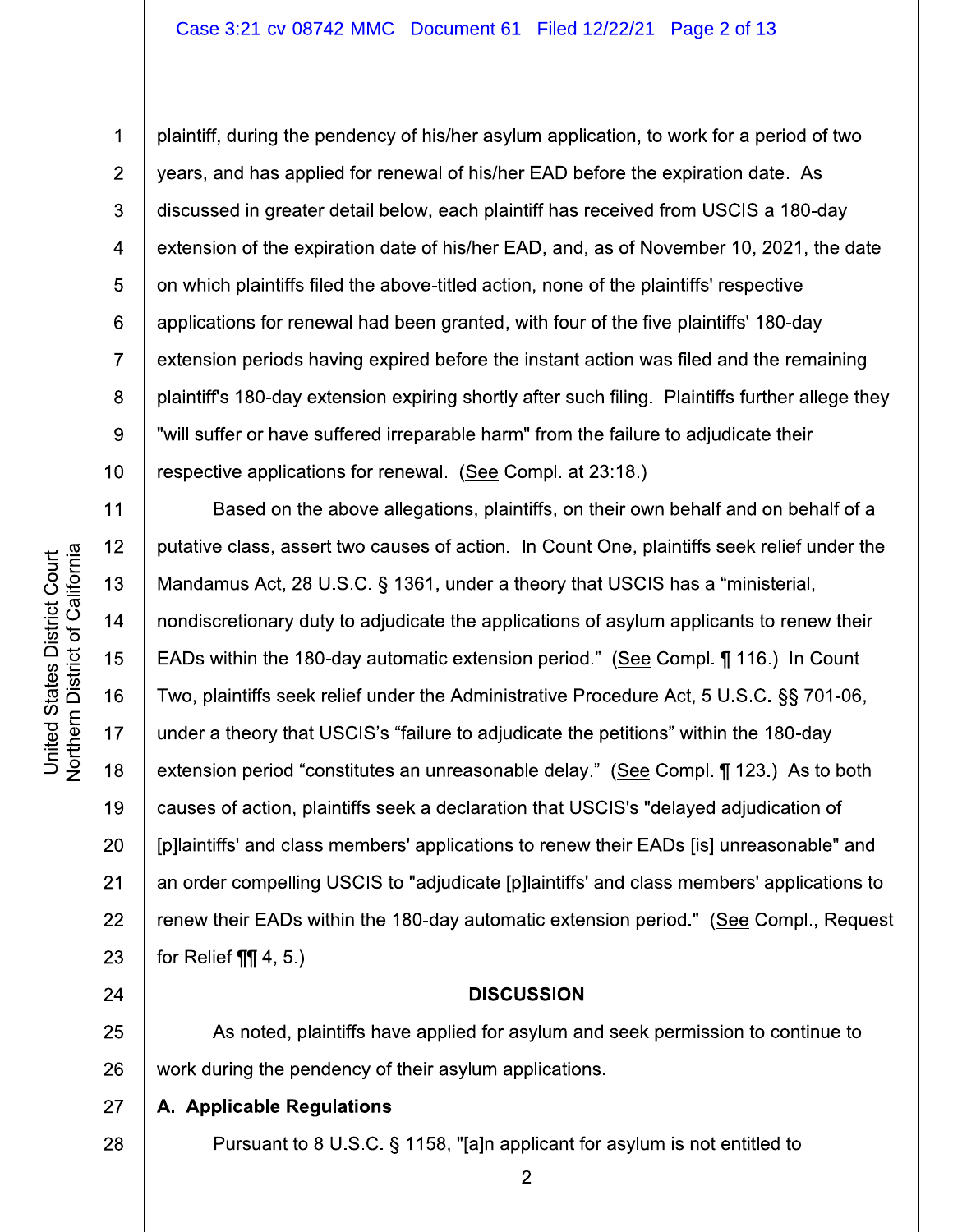employment authorization, but such authorization may be provided under regulation by the Attorney General." See  $8 \text{ U.S.C.}$  § 1158(d)(2).

The Department of Homeland Security has promulgated regulations addressing the circumstances under which aliens applying for asylum may seek employment authorization. In particular, although "an applicant for asylum who is in the United States may apply for employment authorization," see 8 C.F.R. § 208.7(a)(1)(i), such applicant "cannot apply for initial employment authorization earlier than 365 calendar days after the date USCIS or the immigration court receives the asylum application," see 8 C.F.R. § 208.7(a)(1)(ii). Following the expiration of the 365-day period, such applicant "must request employment authorization on the form and in the manner prescribed by USCIS and according to the form instructions, and must submit biometrics at a scheduled biometrics services appointment," see 8 C.F.R. § 208.7(a)(1)(i), after which "USCIS may grant initial employment authorization . . . for a period that USCIS determines is appropriate at its discretion, not to exceed increments of two years," see id.

USCIS may also "renew employment authorization . . . in increments determined by USCIS in its discretion, but not to exceed increments of two years." See 8 C.F.R. § 208.7(b)(1). An applicant for renewal "must request employment authorization on the form and in the manner prescribed by USCIS and according to the form instructions" and must "establish that he or she has continued to pursue an asylum application before USCIS, an immigration judge, or the Board of Immigration Appeals," as well as "that he or she continues to meet the eligibility criteria for employment authorization." See id.

22 "[T]he validity period of an expiring [EAD] . . . will be automatically extended for an 23 additional period not to exceed 180 days from the date of such document's and such 24 employment authorization's expiration," provided that the request for renewal is "properly filed ... before the expiration date," is "[b]ased on the same employment authorization 25 26 category as shown on the face of the expiring [EAD]," and is "[b]ased on a class of aliens 27 whose eligibility to apply for employment authorization continues notwithstanding 28 expiration of the [EAD] and is based on an employment authorization category that does

1

 $\overline{2}$ 

3

 $\overline{4}$ 

5

6

 $\overline{7}$ 

8

9

 $10<sup>°</sup>$ 

 $11$ 

 $12$ 

13

 $14$ 

15

16

17

18

19

20

 $21$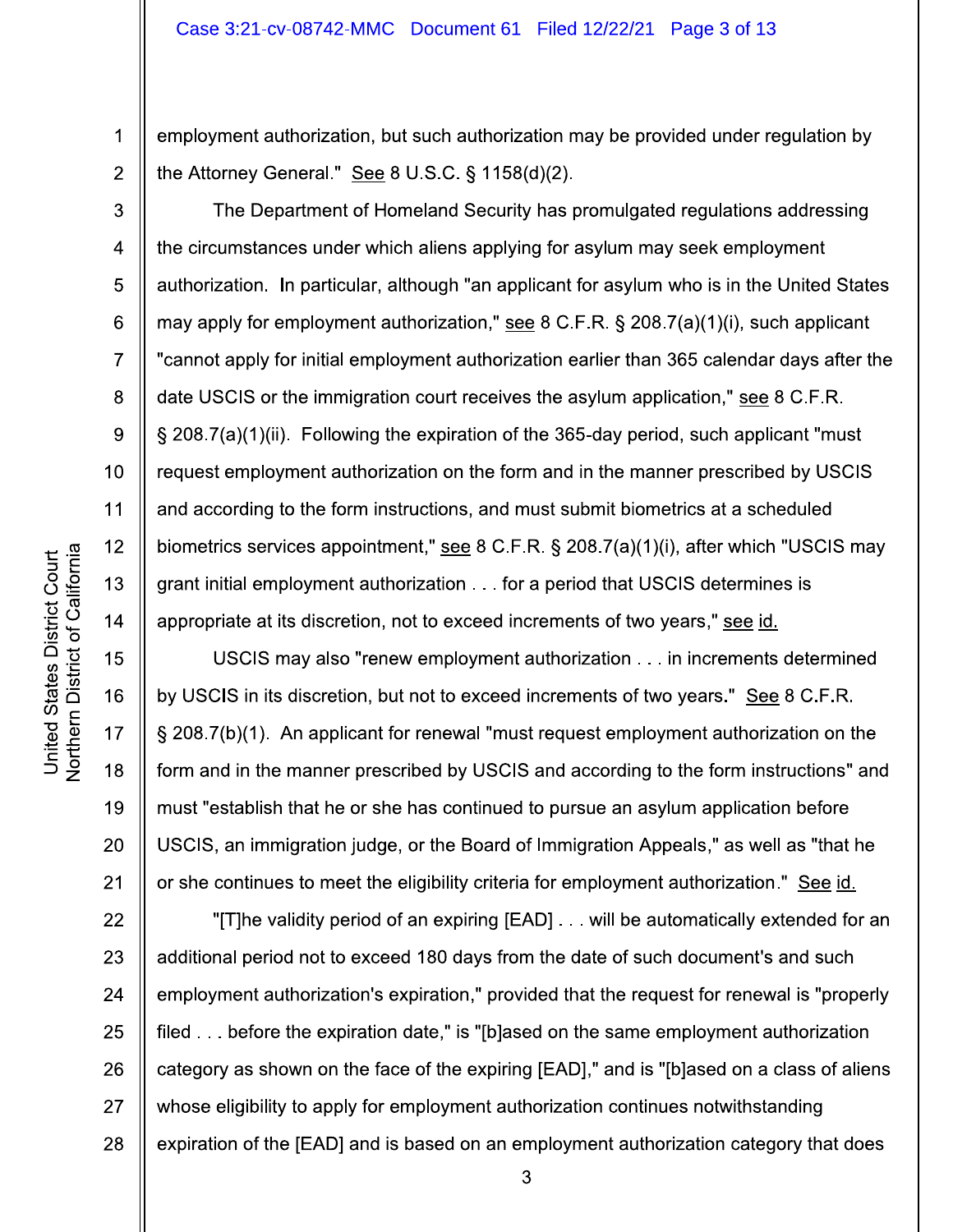not require adjudication of an underlying application or petition before adjudication of the  $\overline{2}$ renewal application." See 8 C.F.R.  $\S$  274a.13(d)(1).

**B. Plaintiffs' Motions** 

1

3

 $\overline{4}$ 

5

6

 $\overline{7}$ 

8

9

 $10<sup>°</sup>$ 

 $11$ 

 $12$ 

13

 $14$ 

15

As noted, plaintiffs seek a preliminary injunction and an order certifying a class.

## 1. Preliminary Injunction

"A plaintiff seeking a preliminary injunction must establish [1] that he is likely to succeed on the merits, [2] that he is likely to suffer irreparable harm in the absence of preliminary relief, [3] that the balance of equities tips in his favor, and [4] that an injunction is in the public interest." Winter v. Natural Resources Defense Council, Inc., 555 U.S. 7, 24 (2008).

Here, plaintiffs seek issuance of a preliminary injunction requiring USCIS to adjudicate renewal applications within the above-referenced 180-day extension period, and, with regard to applicants whose 180-day extension periods have expired, to adjudicate the applications within fourteen days of issuance of an order granting the preliminary injunction.

16 At the outset, the Court notes that the renewal applications of three of the five named plaintiffs, specifically, Tony N., Jack S., and Heghine Muradyan, were adjudicated 17 18 prior to the December 17, 2021, hearing. (See Nolan Decl., filed December 6, 2021, 19 125(a), 125(d); Pls.' Reply in Support of Mot. for Prelim. Inj., filed December 10, 2021, at 20 3:25-26.) Accordingly, to the extent the motion for preliminary injunction is brought on  $21$ behalf of those three plaintiffs, the motion will be denied as moot, in that they have 22 obtained the relief sought, see Ray v. Cuccinelli, 2020 WL 6462398, at \*4 (N.D. Cal. 23 November 3, 2020) (finding motion for preliminary injunction seeking extension of EAD 24 was "moot" as to plaintiffs "whose work authorizations [had] been adjudicated"), and, given that their newly-issued EADs will remain valid for a period of thirty months, have 25 26 not shown their claims qualify for the "capable of repetition, yet evading review" exception 27 to mootness, see Biodiversity Legal Foundation v. Badgley, 309 F.3d 1166, 1173 (9th Cir. 28 2022) (requiring showing, inter alia, "there is a reasonable expectation that the plaintiffs

 $\overline{4}$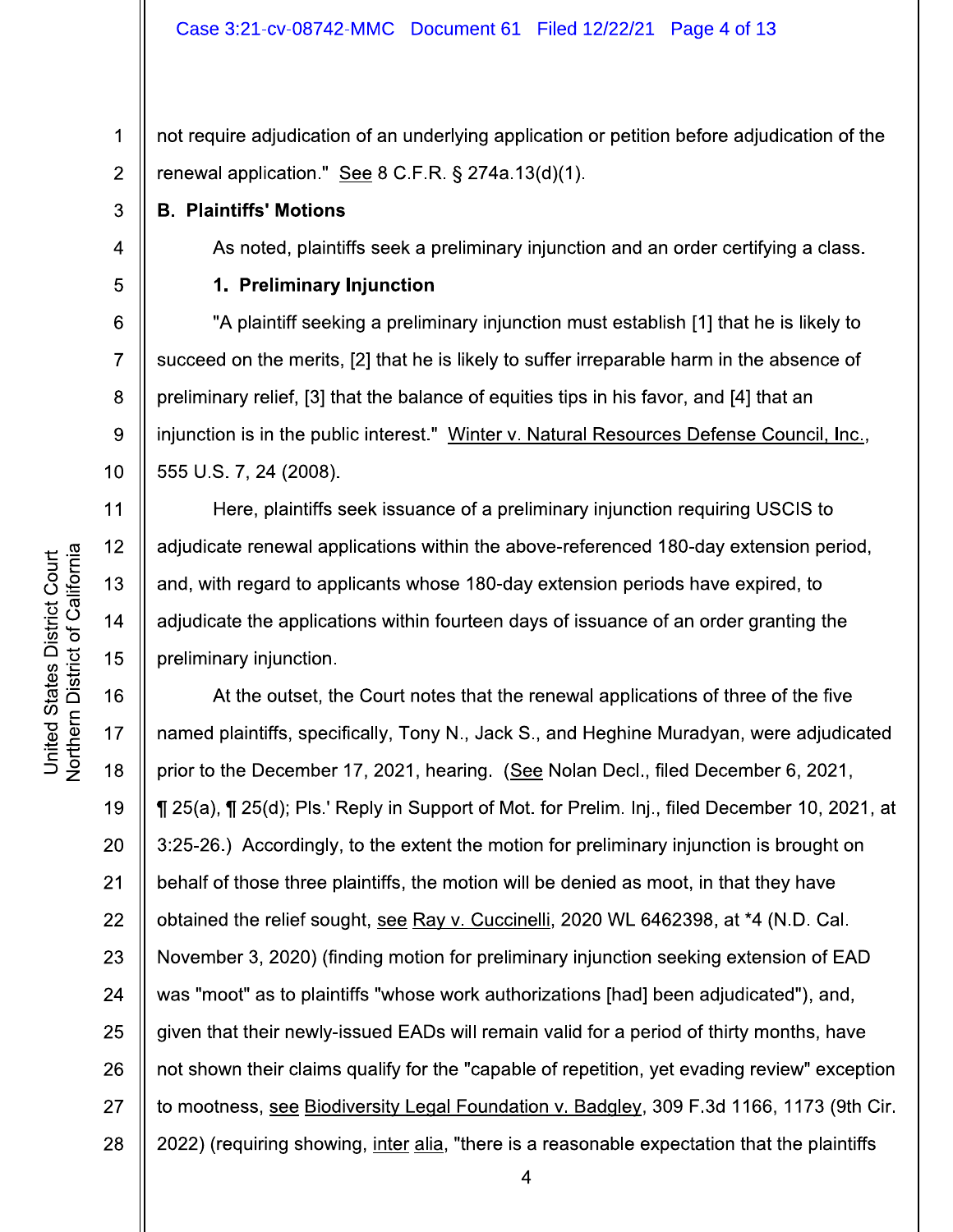will be subjected to [the challenged conduct] again") (internal quotation and citation  $\overline{2}$ omitted).

The renewal applications of plaintiffs Karen M. and Dayana Vera de Aponte, however, remain pending. Accordingly, the Court next turns to the merits of the motion for a preliminary injunction, as brought on their behalf, and, in particular, whether plaintiffs have made the requisite showing as to the above-listed four elements.

1

3

 $\overline{4}$ 

5

6

 $\overline{7}$ 

8

9

10

 $11$ 

 $12$ 

13

14

15

17

26

27

28

## a. Likelihood of Success on the Merits

As plaintiffs seek an order compelling USCIS to adjudicate their renewal applications within 180 days, i.e., a specified time period not otherwise required by a statute or regulation.<sup>1</sup> such proposed injunctive relief is mandatory in nature, see Marlyn Nutraceuticals Inc. v. Mucos Pharma GmbH & Co., 571 F.3d 873, 879 (9th Cir. 2009) (holding "[a] mandatory injunction orders a responsible party to take action"; internal quotation and citation omitted), and, consequently, plaintiffs must show a "clear likelihood of success on the merits," see Stanley v. University of Southern California, 13 F.3d 1313, 1316 (9th Cir. 1994).

16 In that regard, the parties agree that the factors identified in Telecommunications Research & Action Center v. FCC, 750 F.2d 70 (D.C. Cir. 1984) (hereinafter, "TRAC"), 18 govern, where, as here, a plaintiff seeks relief based on an allegation that the 19 government has unreasonably delayed issuing a decision. See id. at 79-80 (identifying 20 factors to be considered in determining "claims of unreasonable agency delay");  $21$ Biodiversity Legal Foundation, 309 F.3d at 1177 n.11 (holding TRAC factors are to be 22 considered where plaintiff alleges unreasonable delay on part of government and there is 23 "an absence of a firm deadline").

24 As set forth in TRAC, those factors are as follows: "(1) the time agencies take to make decisions must be governed by a rule of reason; (2) where Congress has provided 25

 $1$  At the hearing, plaintiffs acknowledged that no statute or regulation requires USCIS to rule on a renewal application within a particular timeframe.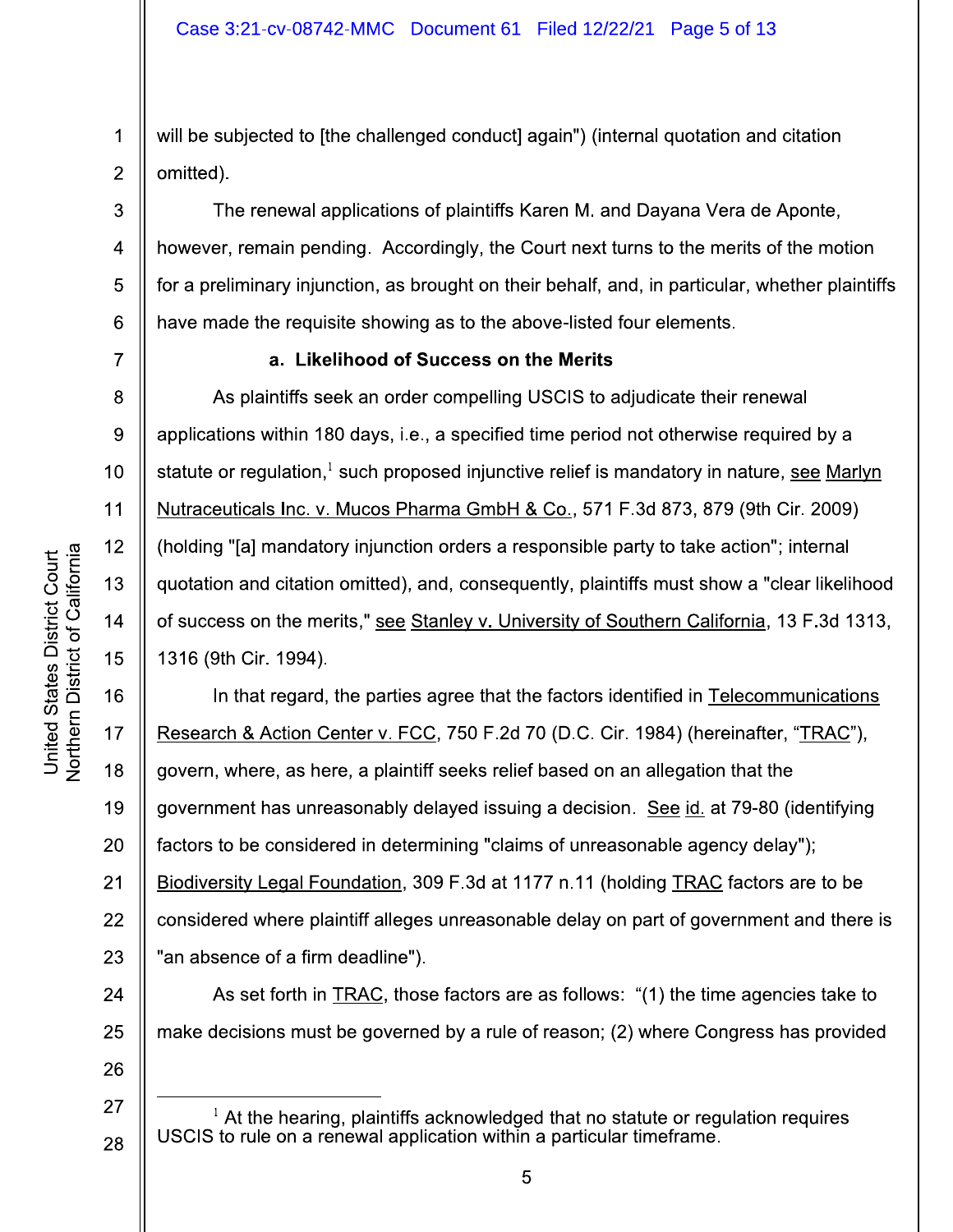a timetable or other indication of the speed with which it expects the agency to proceed in the enabling statute, that statutory scheme may supply content for this rule of reason; (3) delays that might be reasonable in the sphere of economic regulation are less tolerable when human health and welfare are at stake; (4) the court should consider the effect of expediting delayed action on agency activities of a higher or competing priority; (5) the court should also take into account the nature and extent of the interests prejudiced by delay; and (6) the court need not find any impropriety lurking behind agency lassitude in order to hold that agency action is unreasonably delayed." See TRAC, 750 F.2d at 80 (internal quotations and citations omitted).

## (1) First Factor: Rule of Reason

Under the first TRAC factor, the "rule of reason," courts "consider whether the time for agency action has been reasonable," see In re Natural Resources Defense Council. Inc., 956 F.3d 1134, 1139 (9th Cir. 2020), taking into account the "length of the delay" and the "reasons for delay," see Poursohi v. Blinken, 2021 WL 5331446, at \*5-6 (N.D. Cal. November 16, 2021)

Here, as to both Karen M. and Dayana Vera de Aponte, the period of delay is relatively short, specifically, slightly over one month. Plaintiffs argue, however, that it is reasonable to require USCIS to rule on a renewal application within the 180-day extension period, and that any delay beyond that period is unreasonable.

20 In support thereof, plaintiffs rely on the Department of Homeland Security's  $21$ ("DHS") November 2016 amendment of 8 C.F.R. § 274a.13, by which amendment it 22 eliminated a requirement that USCIS rule on EAD applications within ninety days of 23 receipt and added the above-described provision that applicants for renewals would be 24 given a 180-day extension of their EADs. See 81 Fed. Reg. 82398, 82401. Additionally, plaintiffs rely on the DHS's June 2020 amendment of 8 C.F.R. § 208.7, by which 25 26 amendment it removed a requirement that renewal applications be submitted at least 27 ninety days prior to the expiration date, see 85 Fed. Reg. 37509, and stated the 180-day 28 extension "serveld] the same purpose" as the provision it was removing, namely, to

1

 $\overline{2}$ 

3

 $\overline{4}$ 

5

6

 $\overline{7}$ 

8

9

 $10<sup>1</sup>$ 

 $11$ 

12

13

 $14$ 

15

16

17

18

19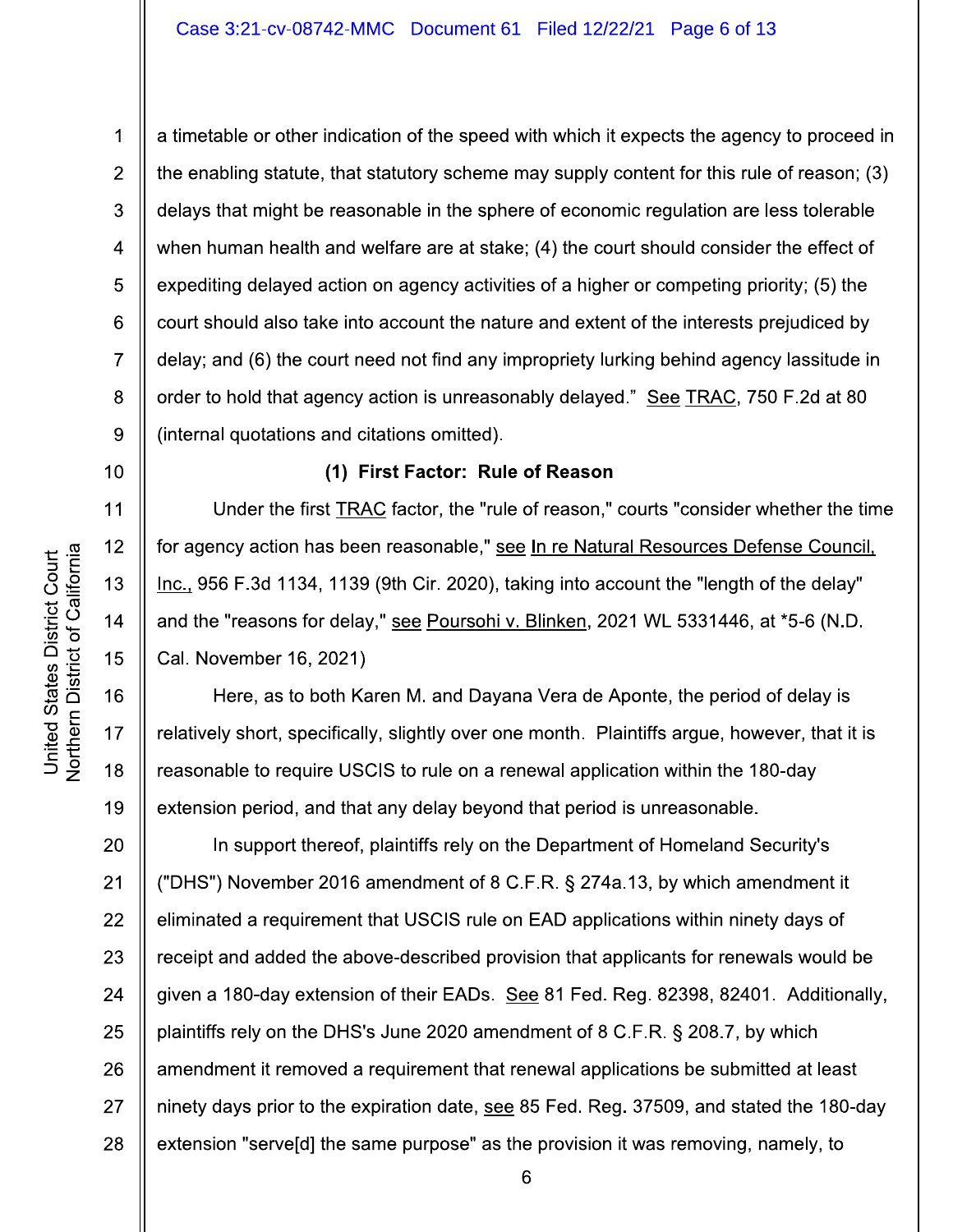"prevent [] gaps in work authorization," see id.

There appears to be no dispute that USCIS was able to adjudicate renewal applications within the 180-day extension period through almost all of the remaining months of 2020, until, in December 2020, the alleged delays began. (See Compl. 1 57 (alleging, "beginning in December 2020, [d]efendant USCIS began to take more than 180 days to adjudicate EAD renewals for many asylum applications").) Even in June 2020, however, the month in which renewal applicants were relieved of their prior obligation to file their renewal applications at least ninety days before the date of expiration, USCIS pointed out it was "advisable to submit the application earlier . . . to account for current Form I-765 processing times," see 85 Fed. Reg. at 37509,<sup>2</sup> and acknowledged that "cases may occasionally pend longer than 180 days due to unusual facts or circumstances," see id. at  $37524.^3$ 

The usual process by which USCIS reviews renewal EAD applications is as follows. When renewal applicants submit their applications, the applications are "initially processed at a USCIS Lockbox facility," where employees review them<sup>4</sup> and "transmit accepted filings for processing and adjudication in USCIS's Electronic Immigration System," i.e., the "case management system" used by USCIS. (See Nolan Decl. 112.) Next, the USCIS case management system assigns each renewal application to a "specific service center based on the state of residence provided by the applicant and then parses it into a series of tasks, starting with pre-processing tasks" (see id.  $\P$  14),

1

 $\overline{2}$ 

3

 $\overline{4}$ 

5

6

 $\overline{7}$ 

8

9

 $10$ 

11

 $12$ 

13

 $14$ 

15

16

 $17$ 

18

19

20

 $21$ 

22

23

24

25

 $\overline{7}$ 

 $2$  Form I-765, titled Application for Employment Authorization, is the form used by aliens who seek an initial EAD, as well as by aliens who seek to renew an EAD.

 $3$  Although plaintiffs allege applicants relied on the June 2020 amendment and delayed filing a renewal application (see Compl. ¶ 54), neither Karen M. nor Dayana Vera de Aponte state she delayed filing her renewal application in light of the June 2020 amendment.

<sup>&</sup>lt;sup>4</sup> In connection with such review, the employees "sort mail, scan application 26 packages, enter data into systems, accept or reject filings based on applicable business rules, facilitate the collection and deposit of fees, return rejected filings, [and] forward 27 original photos submitted with the application package to the appropriate office." (See Nolan Decl.  $\P$  12.) 28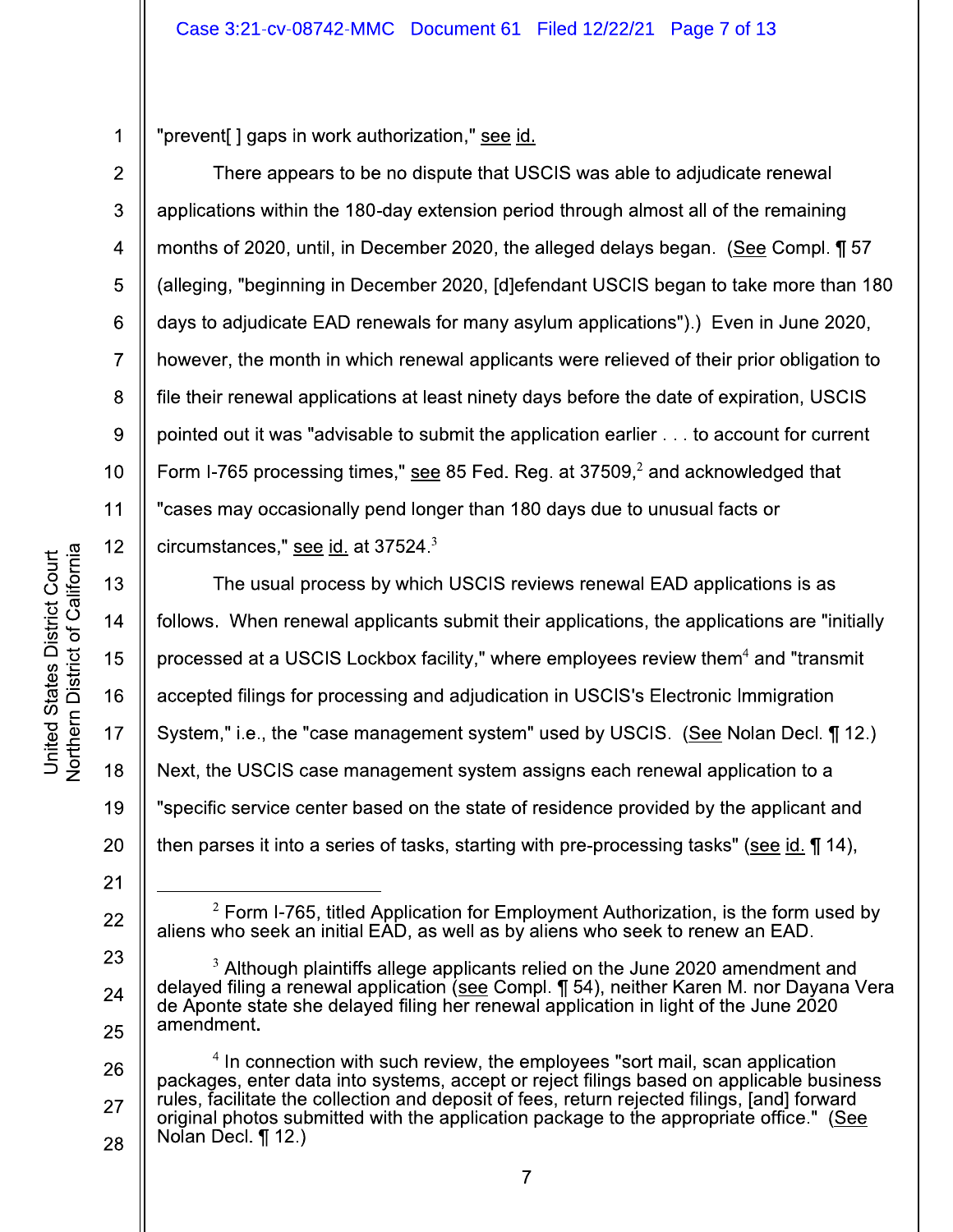some of which tasks are completed electronically while others, in particular, those containing a discrepancy, require manual review, involving a variety of "pre-processing tasks," such as "identifying alternate names and/or date(s) of birth for background checks" (see id. 16). Once the pre-processing tasks have been completed, the application is placed in the service center's "'case review' work queue," at which point the application is ready to be "adjudicated by an officer." (See id.) The officers adjudicate the applications in the queue "based on date of filing"; specifically, the officers "determine" if all eligibility criteria are met" and "make a decision, such as grant or deny, or issue a request for initial or additional evidence." (See id. 14.)

Although, at the hearing, plaintiffs observed that USCIS has publicly stated it takes approximately twelve minutes for a USCIS officer to make a determination on the merits of an EAD application, the statement on which plaintiffs rely was made by USCIS in November 2019, see 84 Fed. Reg. 62280, 62292, prior to the circumstances, discussed below, giving rise to the adjudicatory delays that began at the end of 2020 (see, e.g., Nolan Decl. ¶ 23), and, even when made, did "not reflect the total processing time applicants . . . can expect to wait for a decision," see 84 Fed. Reg. at 62291.

17 In their response to the instant motion, defendants have explained that unforeseen 18 circumstances have arisen within the last year, with the result that USCIS's normal 19 procedures have been significantly disrupted. In particular, beginning in March 2020, as 20 a result of the COVID-19 pandemic, applicants were unable to obtain biometrics  $21$ appointments due to the closure of Application Support Centers, where biometrics are 22 taken, causing a "build-up of adjudicative backlogs" (see Nolan Decl. ¶ 18), and, 23 additionally, there was a drop in "receipts and incoming fees," causing staffing shortages 24 and ultimately the need to train new employees, who could not be hired until April 2021 (see id. ¶ 19). Further, there were delays caused by a "dramatic spike" in the number of 25 26 EAD applications by asylum seekers in the Spring of 2021 (see id. 121), coupled with 27 USCIS's need to "re-organize and reprioritize resources to favor [EAD] applications 28 impacted by litigation" filed on behalf of categories of applicants other than asylum

 $\mathbf 1$ 

 $\overline{2}$ 

3

 $\overline{4}$ 

5

6

 $\overline{7}$ 

8

9

 $10<sup>1</sup>$ 

 $11$ 

 $12$ 

13

 $14$ 

15

16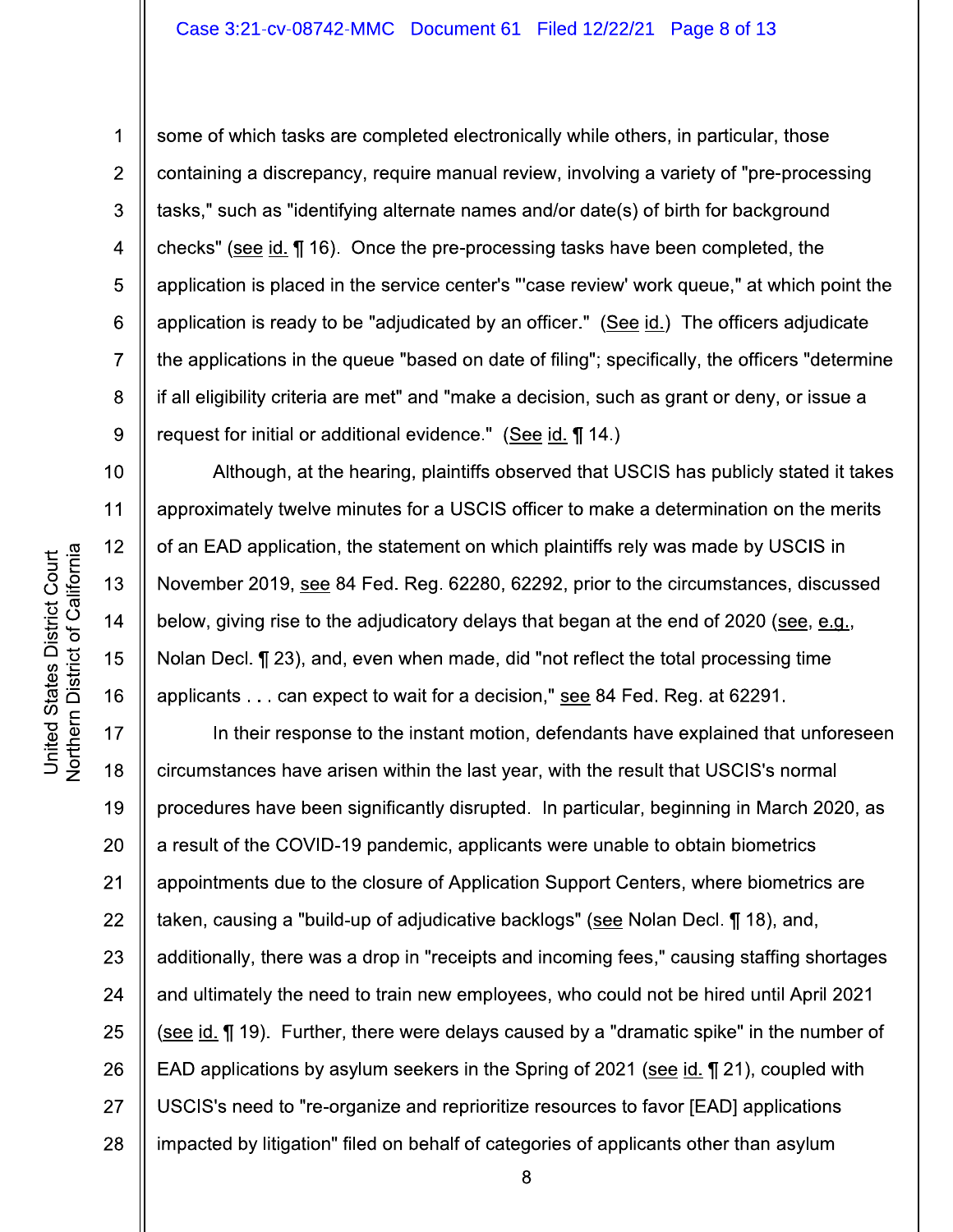seekers (see id. ¶ 20) and by an injunction that relieved some asylum seekers, specifically, "members of CASA [CASA de Maryland] and ASAP [Asylum Seeker Advocacy Project]," from the biometrics appointment requirement (see id.  $\P$  23).<sup>5</sup>

In sum, although defendants' showing may not be enough to deny relief where a delay beyond the expiration of the 180-extension period is of a more significant length, in this instance, where the period of time in which Karen M. and Dayana Vera de Aponte have been waiting is just over one month, the Court finds the first factor weighs against granting a preliminary injunction.

(2) Second Factor: Congressional Timetable

No statute or other congressional declaration sets forth "a timetable or other indication of the speed," see TRAC, 750 F.2d at 80, by which USCIS expects applications seeking renewal of EADs to be adjudicated. Although plaintiffs rely on 8 U.S.C. § 1571, which states "the processing of an immigration benefit application should be completed not later than 180 days after the initial filing," see 8 U.S.C. § 1571(b), that statute is essentially "precatory" rather than mandatory in nature, see, e.g., Poursohi, 2021 WL 5331446, at \*5-6. Moreover, § 1571 does not include applications for EADs, which are not "immigration benefit[s]," see 8 U.S.C. § 1572(2); 8 U.S.C. § 1571(b) (providing "nonimmigrant visa" as example of "immigration benefit"); see also 8 U.S.C. § 1158(d)(2) (providing "applicant for asylum is not entitled to employment authorization"), and, in any event, where § 1571 has been held applicable, courts have found delays of several years are not unreasonable, see, e.g., Poursohi, 2021 WL 5331446, at 5 (finding eighteenmonth delay in adjudicating immigrant visa "does not by itself indicate an unreasonable

1

 $\overline{2}$ 

3

 $\overline{4}$ 

5

6

 $\overline{7}$ 

8

9

10

11

 $12$ 

13

 $14$ 

15

16

17

18

19

20

 $21$ 

<sup>23</sup> 24

 $5$  At the hearing, counsel for plaintiffs stated Karen M. and Dayana Vera de Aponte are members of ASAP, suggesting they were not impacted by delays other applicants may have experienced in endeavoring to obtain biometrics appointments. The briefing 25 submitted by the parties, however, includes no evidence that either Karen M. or Davana Vera de Aponte is an ASAP member, and, even accepting counsel's representation as an 26 accurate description of their membership status, there is no showing USCIS was made aware of that fact other than through the additional process in which USCIS officers now 27 must engage to identify such applicants, which process itself adds to the time by which officers ordinarily would arrive at a final decision. (See id.) 28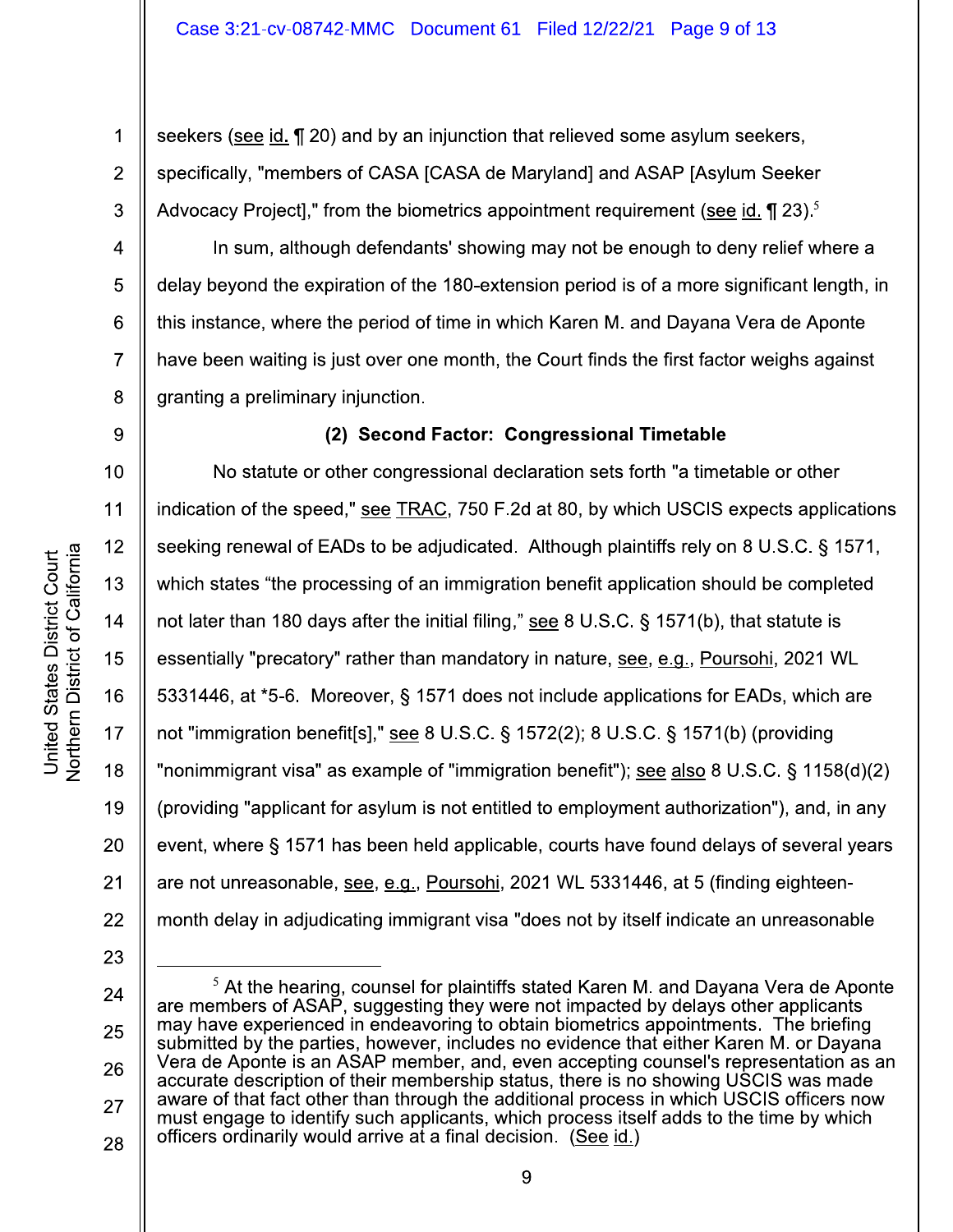delay"; citing cases finding "lengthier delays not to be unreasonable").

Accordingly, the Court finds the second factor weighs against granting a preliminary injunction.

The parties discuss the third and fifth factors together, as will the Court. See Independence Mining Co. v. Babbitt, 105 F.3d 502, 509 (9th Cir. 1997) (referring to third and fifth TRAC factors as "overlapping).

(3) Third and Fifth Factors: Interest of Plaintiffs

As noted, greater weight is afforded where the resulting harm is to health and welfare rather than to financial circumstances. Here, the harm identified by both Karen M. and Davana Vera de Aponte is, at present, primarily economic loss. Each, however, has identified other harm that may occur if the period of delay were to extend in a significant manner. (See Karen M. Decl. 17 (citing possible inability to obtain disability leave); Vera de Aponte Decl. 11 11-12 (citing possible loss of Medicaid provider number necessary for work); id.  $\P$  14 (citing possible loss of health insurance).)

Accordingly, the Court finds the third and fifth factors weigh in favor of granting a preliminary injunction.

# (4) Fourth Factor: Effect of Expediting Action on Agency

As noted, plaintiffs seek an order requiring USCIS to adjudicate their renewal applications with fourteen days of the issuance of an order granting a preliminary injunction.

 $21$ As the D.C. Circuit has recognized, relief under the **TRAC** factors is inappropriate 22 where, despite other TRAC factors weighing in favor of relief, "a judicial order putting the 23 petitioner at the head of the queue would simply move all others back one space and 24 produce no net gain." See Mashpee Wampanoag Tribal Council, Inc. v. Norton, 336 F.3d 25 1094, 1100 (D.C. Cir. 2003). Although plaintiffs here attempt to avoid this concern by 26 noting they seek injunctive relief on behalf of a class, even assuming class certification, 27 the relief requested would move one category of aliens, namely, asylum seekers who 28 have received a 180-day extension, over all other categories of aliens who have applied

1

 $\overline{2}$ 

3

 $\overline{4}$ 

5

6

 $\overline{7}$ 

8

9

 $10<sup>1</sup>$ 

 $11$ 

 $12$ 

13

 $14$ 

15

16

17

18

19

20

 $10<sub>1</sub>$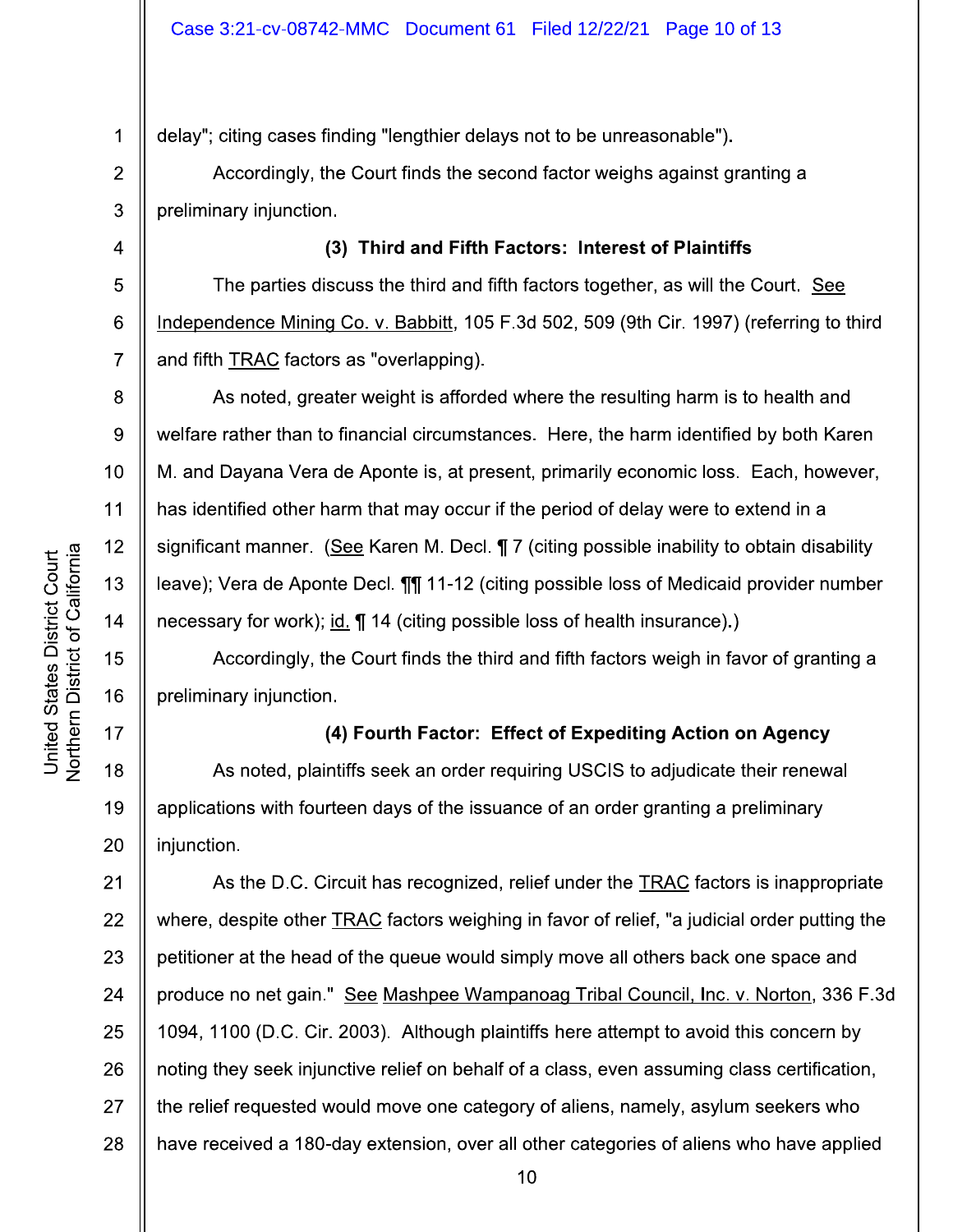1 for EADs.

 $\overline{2}$ 

3

 $\overline{4}$ 

5

6

 $\overline{7}$ 

8

9

 $10<sup>1</sup>$ 

 $11$ 

 $12$ 

13

 $14$ 

15

16

17

18

19

20

 $21$ 

24

Accordingly, the Court finds the fourth factor weighs against granting a preliminary injunction.

# (5) Sixth Factor: Impropriety/Bad Faith

In the instant case, in contrast to cases in which the sixth factor has been found to favor injunctive relief, see, e.g., Brower v. Evans, 257 F.3d 1058, 1069 (9th Cir. 2001) (affirming district court's finding agency "unreasonably delayed" decision where agency failed to provide "valid excuse" for failure to act and "argue[d] unconvincingly" any delay was result of third-party's failure to cooperate, when, in fact, record established thirdparty's "enthusiasm and willingness to cooperate"), plaintiffs make no showing of intentional delay, or even that any delay is the result of negligence on the part of USCIS. Indeed, given the reasons for delay identified by USCIS, any delay appears to be outside of its control.

Accordingly, the Court finds the sixth factor either weighs against granting a preliminary injunction or, alternatively, is neutral.

# (6) Summary of TRAC Factors

On the present record, as set forth above, the first, and "most important," factor, see In re A Community Voice, 878 F.3d 779, 786 (9th Cir. 2017), as well as the second and fourth factors, weigh against granting a preliminary injunction, the third and fifth factors together weigh in favor of granting a preliminary injunction, and the sixth factor either weighs against granting a preliminary injunction or is neutral.

22 Under such circumstances, the Court finds plaintiffs have failed to show a clear 23 likelihood of success on the merits.

# b. Remaining Preliminary Injunction Elements

In light of the above finding, the Court does not address herein the remaining 25 26 elements bearing on entitlement to a preliminary injunction. See Garcia v. Google, Inc., 27 786 F.3d 733, 740 (9th Cir. 2015) (holding where plaintiff has not shown likelihood of 28 success on merits, court "need not consider the remaining three Winter elements")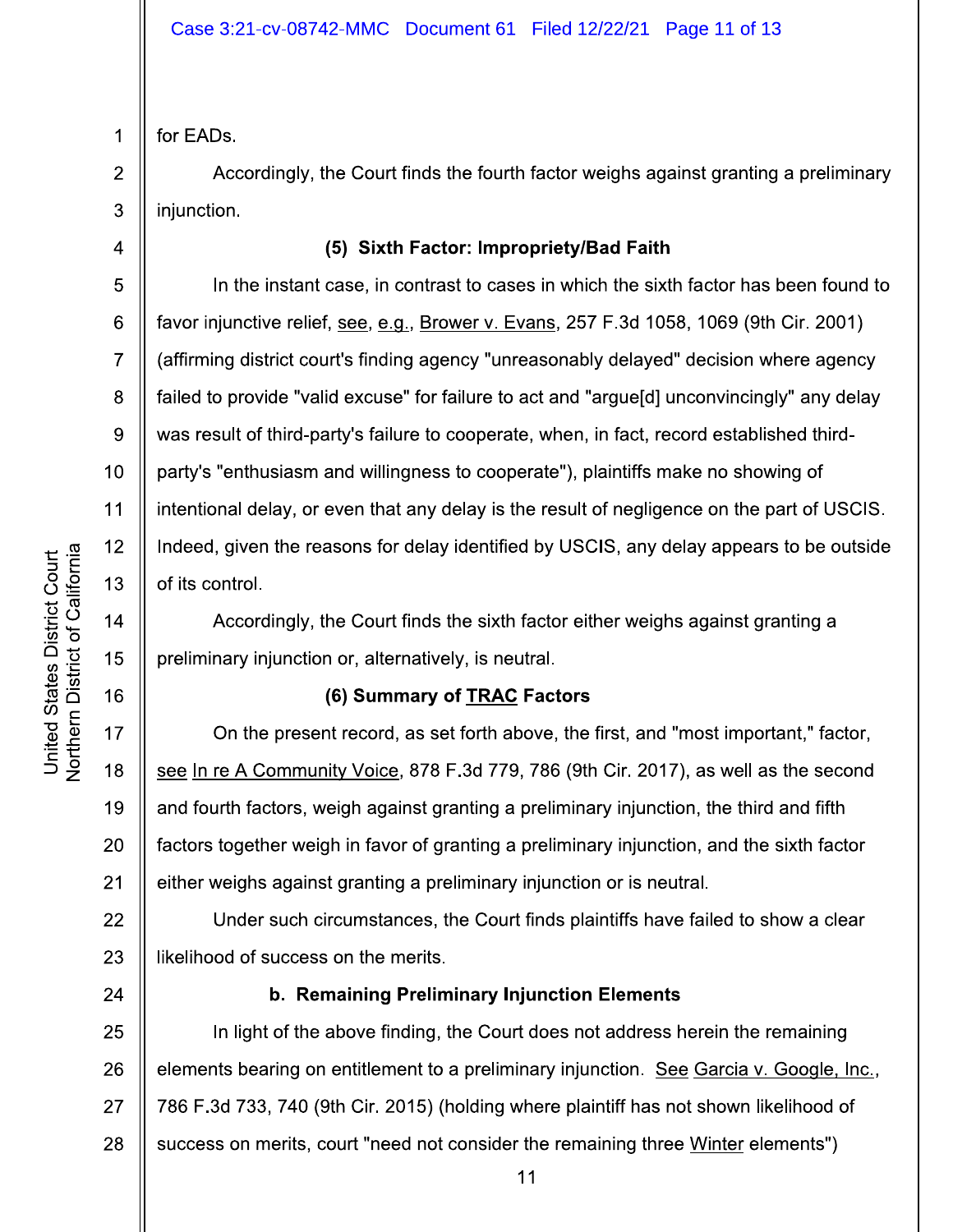1 (internal quotation, alteration, and citation omitted).

# c. Conclusion: Motion for Preliminary Injunction

For the reasons set forth above, plaintiffs' motion for a preliminary injunction will be denied.

#### 2. Class Certification

Plaintiffs seek to certify a class under Rule 23 of the Federal Rules of Civil Procedure.

Pursuant to Rule 23, members of a class may sue "as representative parties on behalf of all members only if: (1) the class is so numerous that joinder of all members is impracticable: (2) there are questions of law or fact common to the class: (3) the claims or defenses of the representative parties are typical of the claims or defenses of the class; and (4) the representative parties will fairly and adequately protect the interests of the class." See Fed. R. Civ. P. 23(a). Additionally, where the above prerequisites are satisfied, a class action may be maintained only if a sufficient showing is made under Rule 23(b).

16 Here, plaintiffs rely on Rule 23(b)(2), which requires a showing that "the party opposing the class has acted or refused to act on grounds that apply generally to the class, so that final injunctive relief or corresponding declaratory relief is appropriate respecting the class as a whole." See Fed. R. Civ. P. 23(b(2). "Rule 23(b)(2) applies only when a single injunction or declaratory judgment would provide relief to each member of the class." Wal-Mart Stores, Inc. v. Dukes, 564 U.S. 338, 360 (2011). Stated otherwise, "the relief sought must perforce affect the entire class at once." See id. at 23 361-62.

24 In the instant case, the Court, to determine the merits of plaintiffs' claims, as well 25 as those of putative class members, must, as discussed above, balance the TRAC 26 factors. Of those factors, the third and fifth factors, namely, harm and prejudice, are 27 subject to determination on an individual basis, and the first factor is, in part, namely, the 28 length of delay, likewise subject to determination on such basis. Although, in cases

 $\overline{2}$ 

3

 $\overline{4}$ 

5

6

 $\overline{7}$ 

8

9

 $10<sup>°</sup>$ 

 $11$ 

 $12$ 

13

 $14$ 

15

17

18

19

20

 $21$ 

22